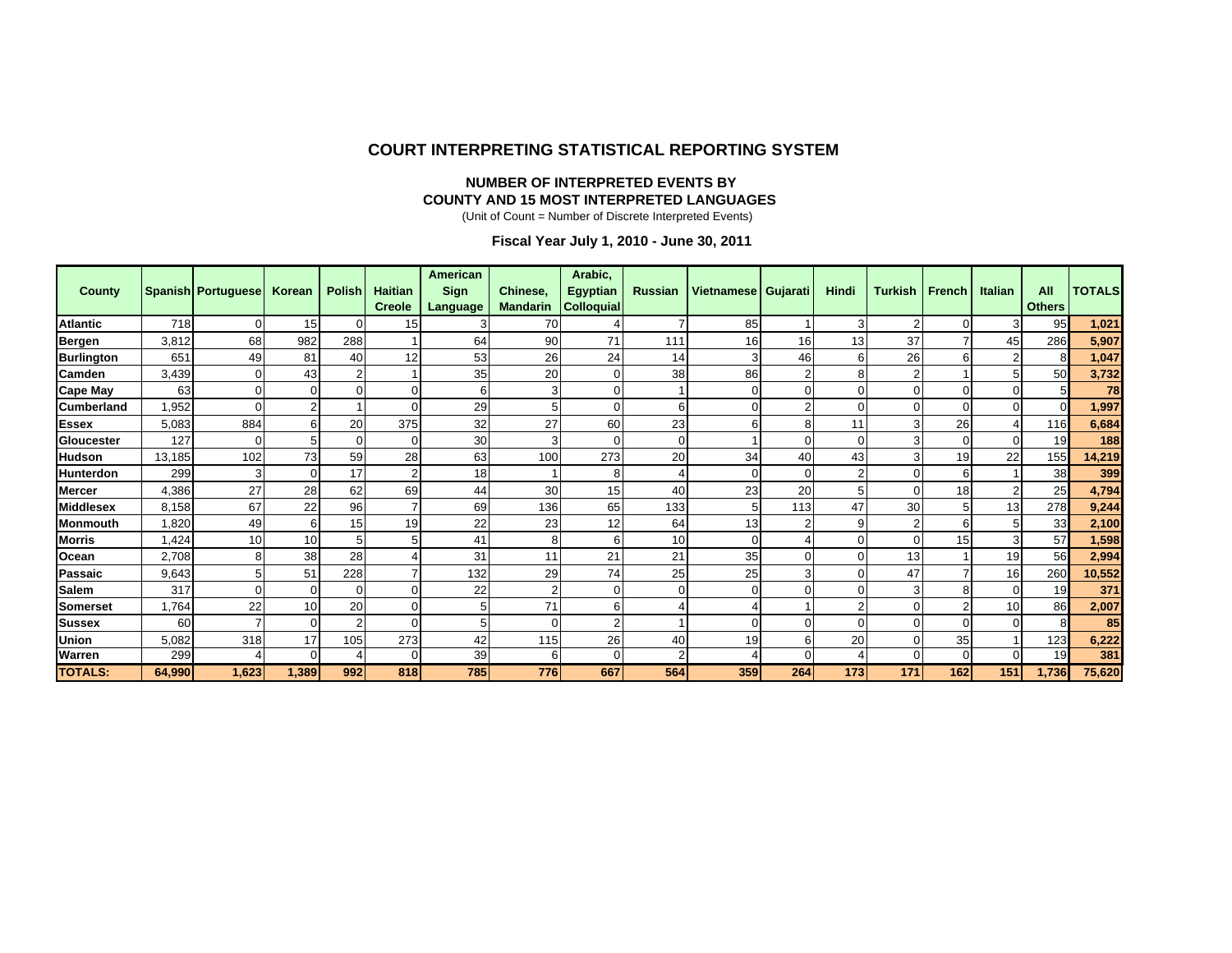#### **COURT INTERPRETING STATISTICAL REPORTING SYSTEM**

#### **NUMBER OF INTERPRETED EVENTS BY COUNTY AND PRIMARY CONTEXT**

(Unit of Count = Number of Discrete Interpreted Events)

### **Fiscal Year July 1, 2010 - June 30, 2011**

| <b>County</b>     | <b>Before a</b><br><b>Judge or</b><br><b>Grand Jury</b> | <b>Before</b><br><b>Hearing</b><br><b>Officer or</b><br>in CDR<br><b>Proceeding</b> | <b>Any Court</b><br><b>Support</b><br><b>Service</b> | <b>Total</b><br><b>Events</b> |
|-------------------|---------------------------------------------------------|-------------------------------------------------------------------------------------|------------------------------------------------------|-------------------------------|
| Hudson            | 11,534                                                  | 2,435                                                                               | 250                                                  | 14,219                        |
| Passaic           | 7,163                                                   | 3,219                                                                               | 170                                                  | 10,552                        |
| Middlesex         | 5,844                                                   | 1,455                                                                               | 1,945                                                | 9,244                         |
| <b>Essex</b>      | 4,589                                                   | 953                                                                                 | 1142                                                 | 6,684                         |
| Union             | 5,133                                                   | 944                                                                                 | 145                                                  | 6,222                         |
| Bergen            | 5,024                                                   | 421                                                                                 | 462                                                  | 5,907                         |
| Mercer            | 3,927                                                   | 571                                                                                 | 296                                                  | 4,794                         |
| Camden            | 3,031                                                   | 496                                                                                 | 205                                                  | 3,732                         |
| Ocean             | 1,588                                                   | 271                                                                                 | 1,135                                                | 2,994                         |
| Monmouth          | 1,392                                                   | 225                                                                                 | 483                                                  | 2,100                         |
| Somerset          | 1,616                                                   | 220                                                                                 | 171                                                  | 2,007                         |
| Cumberland        | 1,618                                                   | 311                                                                                 | 68                                                   | 1,997                         |
| <b>Morris</b>     | 1,059                                                   | 246                                                                                 | 293                                                  | 1,598                         |
| <b>Burlington</b> | 616                                                     | 265                                                                                 | 166                                                  | 1,047                         |
| Atlantic          | 797                                                     | 67                                                                                  | 157                                                  | 1,021                         |
| Hunterdon         | 353                                                     | 23                                                                                  | 23                                                   | 399                           |
| Warren            | 302                                                     | 28                                                                                  | 51                                                   | 381                           |
| Salem             | 275                                                     | 29                                                                                  | 67                                                   | 371                           |
| Gloucester        | 147                                                     | 13                                                                                  | 28                                                   | 188                           |
| <b>Sussex</b>     | 81                                                      | 0                                                                                   | 4                                                    | 85                            |
| Cape May          | 42                                                      |                                                                                     | 29                                                   | 78                            |
| <b>TOTALS:</b>    | 56,131                                                  | 12,199                                                                              | 7,290                                                | 75,620                        |